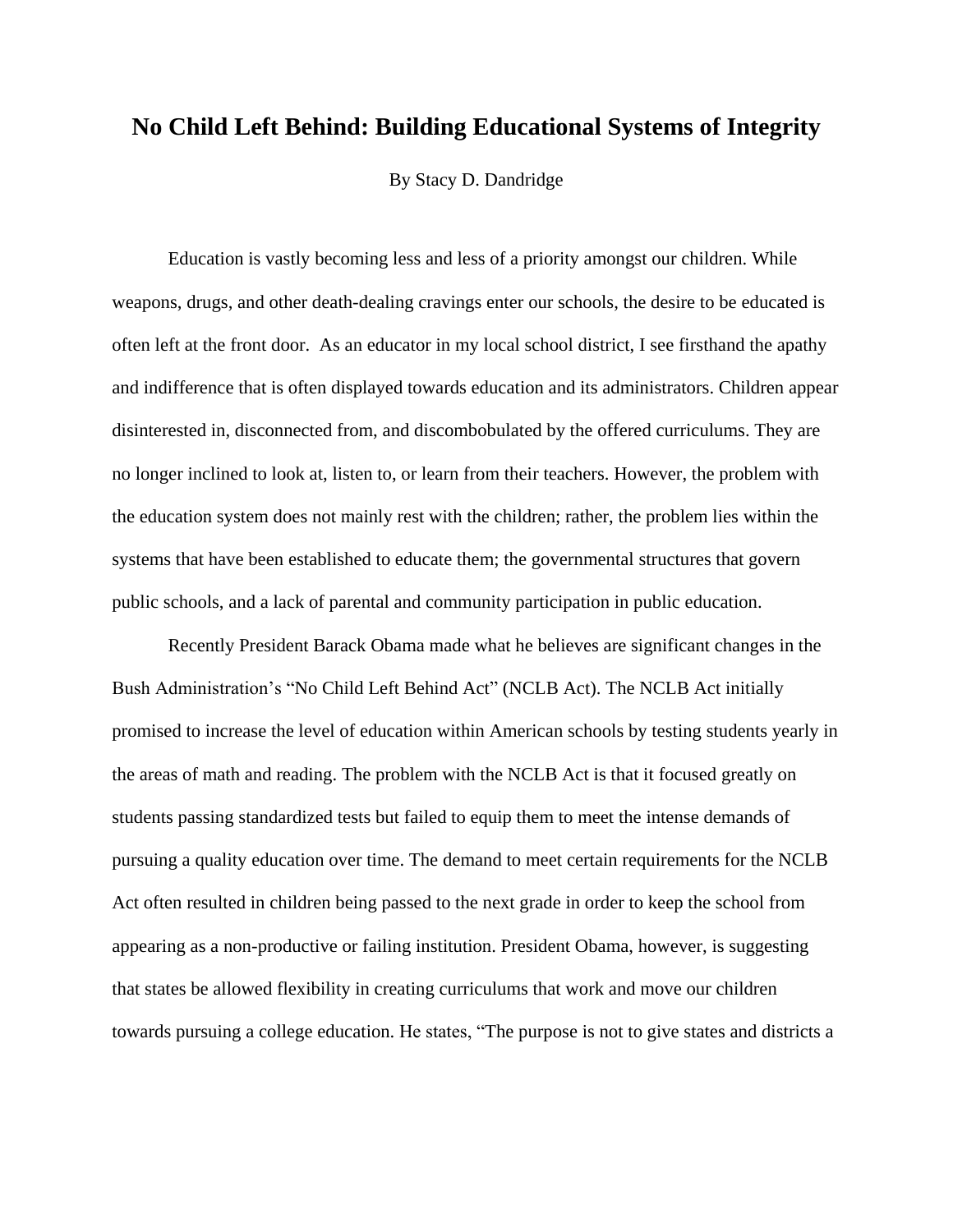reprieve from accountability, but rather to unleash energy to improve our schools at the local  $level.$ <sup>"1</sup>

While many children across the nation are suffering in our broken education system, it is no secret that African American children typically suffer the most. How can we enhance the educational systems that surround African American children and ensure that they are systems that are committed to children rather than the statistics? How can we make sure that our children as well as their educations aren't left behind? This article focuses on the widespread dilapidation found in the educational systems that house African American children, while offering hope in the form of solutions that can help change these systems.

The first step to building educational systems of integrity begins with reclaiming our children. Children have been bamboozled by the appearance of successful actors, reality television stars, and music entertainers who have achieved great success in spite of their low levels of education. They are flooded with images of entertainers who have somehow defied the odds and made it from the urine-soiled hallways of ghettos to million dollar mansions in the Hamptons. They have been bamboozled by reality shows that depict life as being absent of struggle and always having a fairy tale ending. They are being bamboozled by the entertainment industry that flaunts riches and rewards, but rarely exposes the struggles and strains that come with living life in the spotlight and the fast lane. They are constantly exposed to a culture that promotes instant gratification.

However, the fact that our children have been bamboozled is not their fault. Children have a measure of innocence and naiveté that demands protection by parental figures; and in some cases, the parental figures have failed. Parents who are willing to invest in their children by exposing them to wholesome and healthy environments, attending PTA meetings, and supporting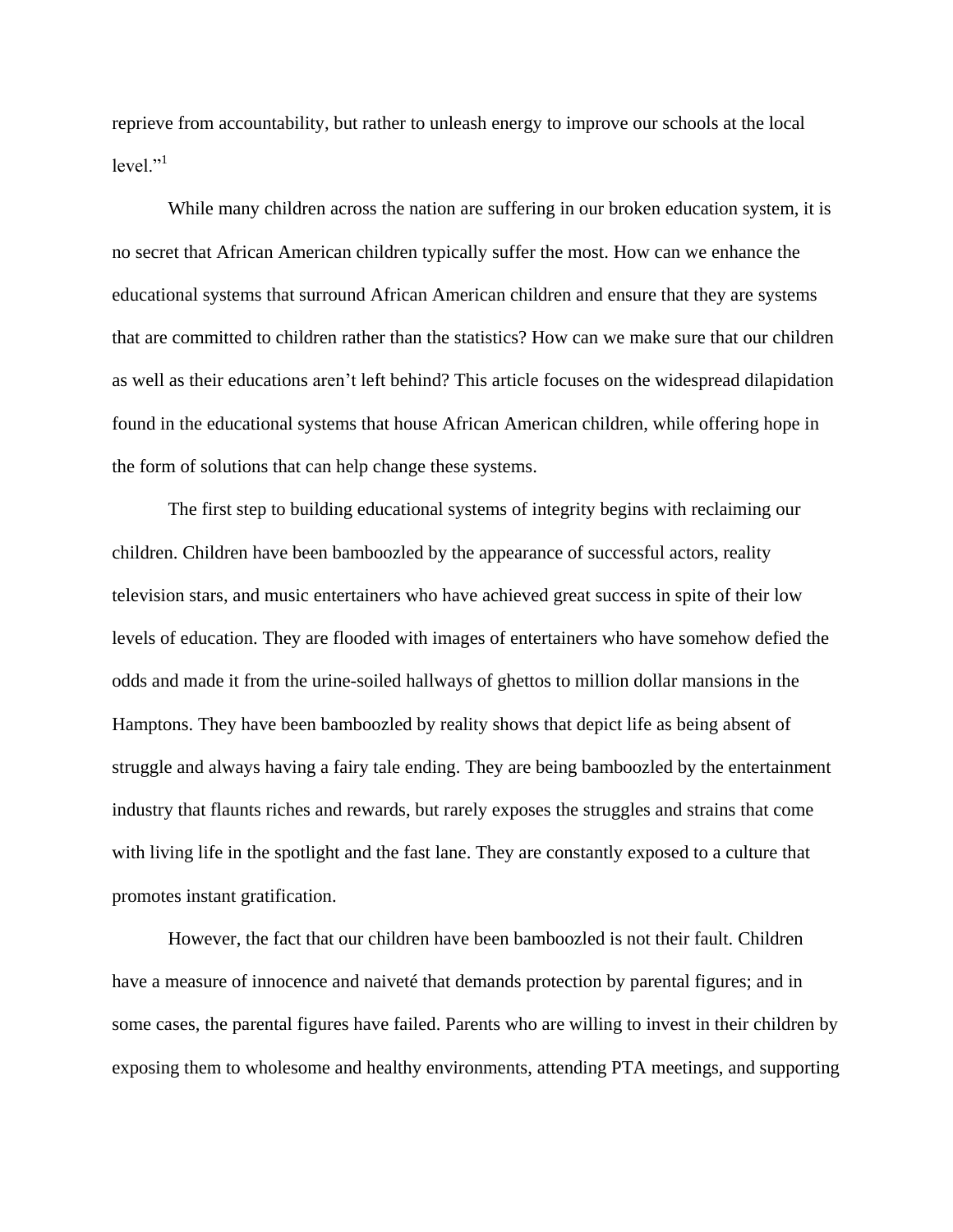the extracurricular activities, in which their children engage, will find that their investment will pay dividends. A modest amount of parental involvement goes a long way in ensuring the academic success of a child.

Second, educational systems of integrity can be built by parents, the government, and communities engaging in the hard but necessary work of building healthy homes for our children. It is easy for administrators to spend time looking at test scores, evaluating the performances of teachers, and calculating the amount of money needed to run a school while never paying attention to the environments in which many of our children live. Focusing on the welfare of the education system becomes irrelevant if we do not pause to consider the welfare of the homes that produce the children who make up our education system. Some of our children are living in homes where they are abused sexually, mentally, and physically. Some are products of homes where they are the primary authority figure in the absence of parental guidance and presence. They may live in homes where there is never enough food on the table; therefore, they show up to school physically tired, mentally abused, and malnourished. No wonder they can't focus in school!

At times we are guilty of declaring that our children have no manners, are incapable of behaving, or do not care about education, and this may be true for some, but not for most. The hardships and abject poverty that some children experience in their homes may result in bad attitudes or disdain that they bring to the classroom. Creating better home environments for our children will increase their success in the classroom. Study after study has shown this but somehow we have not been willing and able to make it a reality.

Finally, the path to building educational systems of integrity must run through the African American community. The things that I briefly discussed above that are harming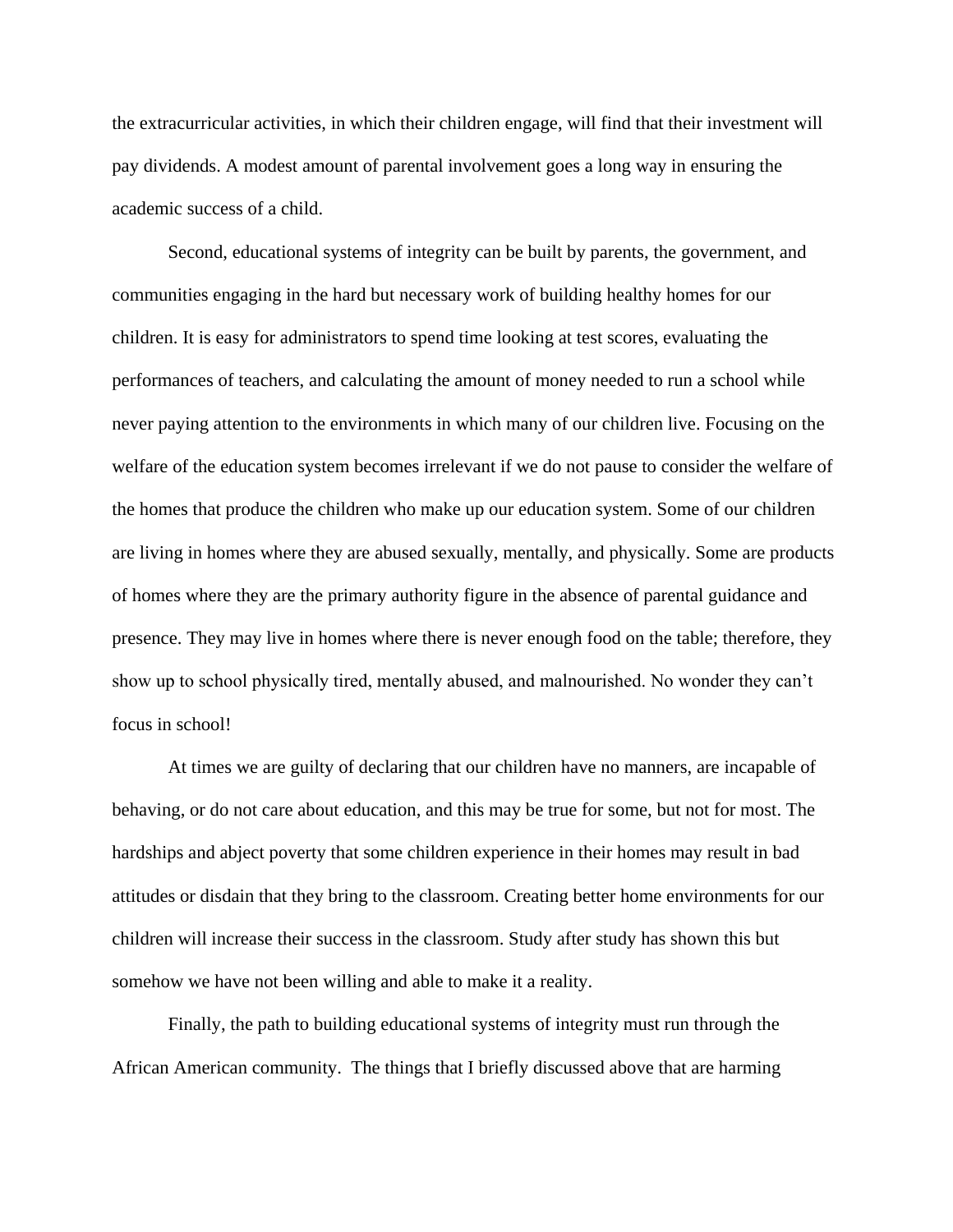children in schools are certainly not limited to African American children. However, our children suffer most from these ills. The Black community has grown from a tightly knitted, oppressionovercoming people, only to be surmounted by narcissism and nihilism. We have become so in enthralled with our individual success that we fail to notice when one of our children is in need. Our narcissism has led us down a path of rugged individualism and self-destruction. Cornel West, the author of Race Matters says this, "The genius of our black foremothers and forefathers was to create powerful buffers to ward off the nihilistic threat, to equip black folk with cultural armor to beat back the demons of hopelessness, meaninglessness, and lovelessness."<sup>2</sup> We see pervasive evidence of nihilism in young black Americans every day. We see our teenage girls lose themselves in young black men who leave them longing for an intimacy that sex cannot bring. We watch the teen mothers of our children stay in degrading and abusive relationships with men because they see no value within themselves. We witness our teenage boys give themselves to violence, vandalism, and other vulgar forms of expression in an effort to fill obvious emotional and other voids. We watch our black boys destroy one another in the name of territory and honor. Where are the buffers? Where are the communities that were built to dispense the buffers of love, protection, and guidance? We are responsible for creating the buffers to help our young people ward off such pervasive decay.

African American children are suffering most in our broken education system. Accordingly, the African American community has a signal responsibility to create buffers that help our children ward off nihilistic behavior. This article proposes a system of education that must be reconciled in the home and wider society; the African American church is part of the wider society and has a critical role to play. Much of what brought our ancestors through slavery was their ability to create faith communities that enhanced the character of each individual and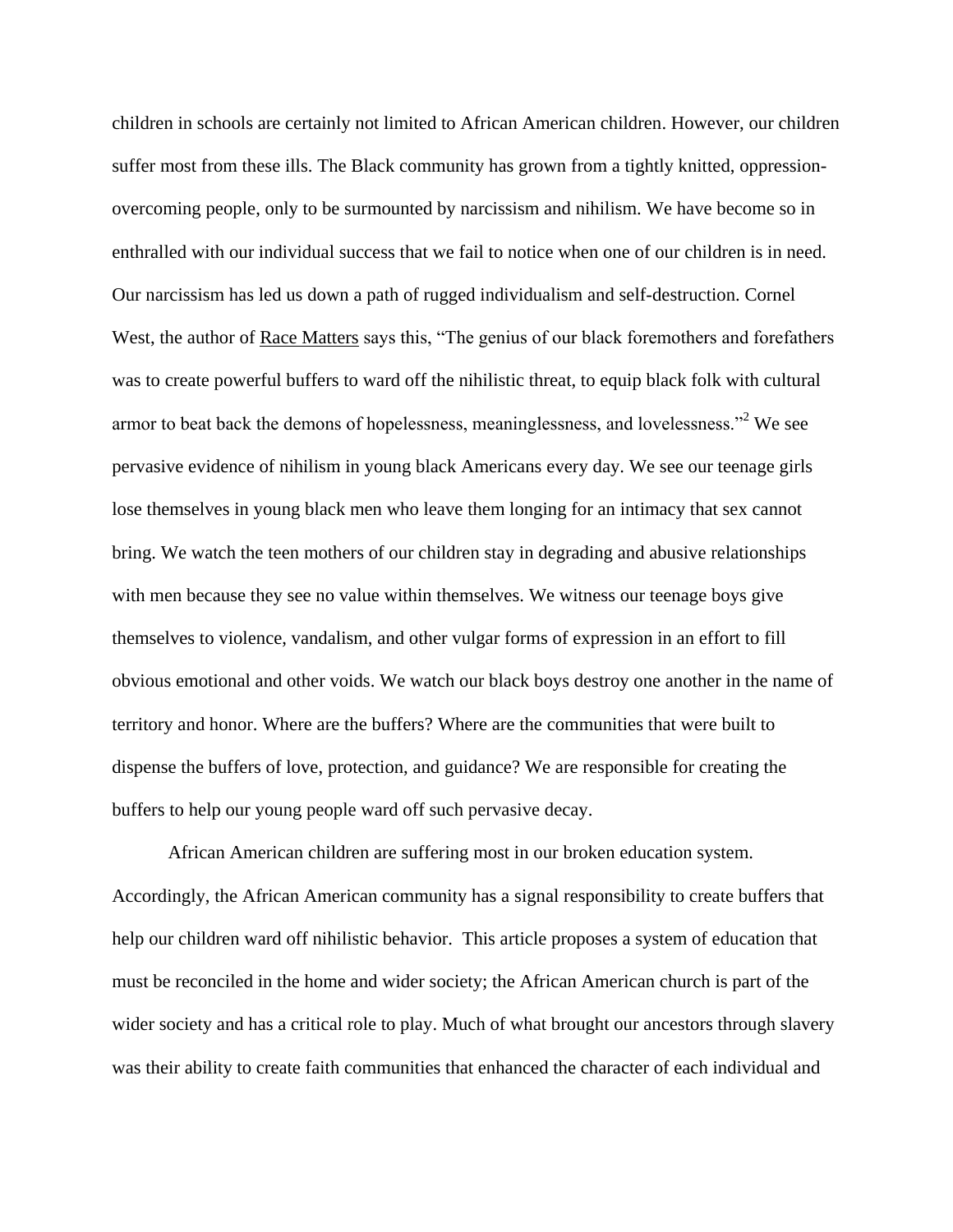families. This is not an invitation to start another program for the sake of having another program. Instead, we must begin to enhance the programs that already exist within our parishes and communities. We need programs that help build character in children and parents to help them ward off the harsh realities that African Americans face daily. We need churches who through their consistent involvement, allow no child in their immediate community to be left behind.

Fixing our broken education system must also include enhancing the schools that our children attend. In order to make schools places of integrity we must begin to help the children, parents, and even teachers and administrators within those schools. We cannot merely focus on statistics, reading scores, and money; we must focus on building children, teachers and parents of character and integrity. It will be a waste of time to create great curriculums only to give them to children and parents who are mentally, physically, and emotionally warped by hellish environments. Fixing the education system is not mainly about making kids smarter; rather, it is about preparing them for their future and enabling them to think critically about all future endeavors. Charles Murray says this, "What we need is leaders with more integrity, prudence, self-discipline, and moral courage, not smarter ones. What we need is more common sense in public life, not a bunch of overeducated intellectuals telling us what to do."<sup>3</sup> The work must start with enhancing the quality of life for those who are most harmed by our broken education system instead of continuing to push curriculums and education bills that are not working as churches and the community stands silently on the side-lines. Let us try focusing on the children for a change so that they will not be left behind!

## **Notes**